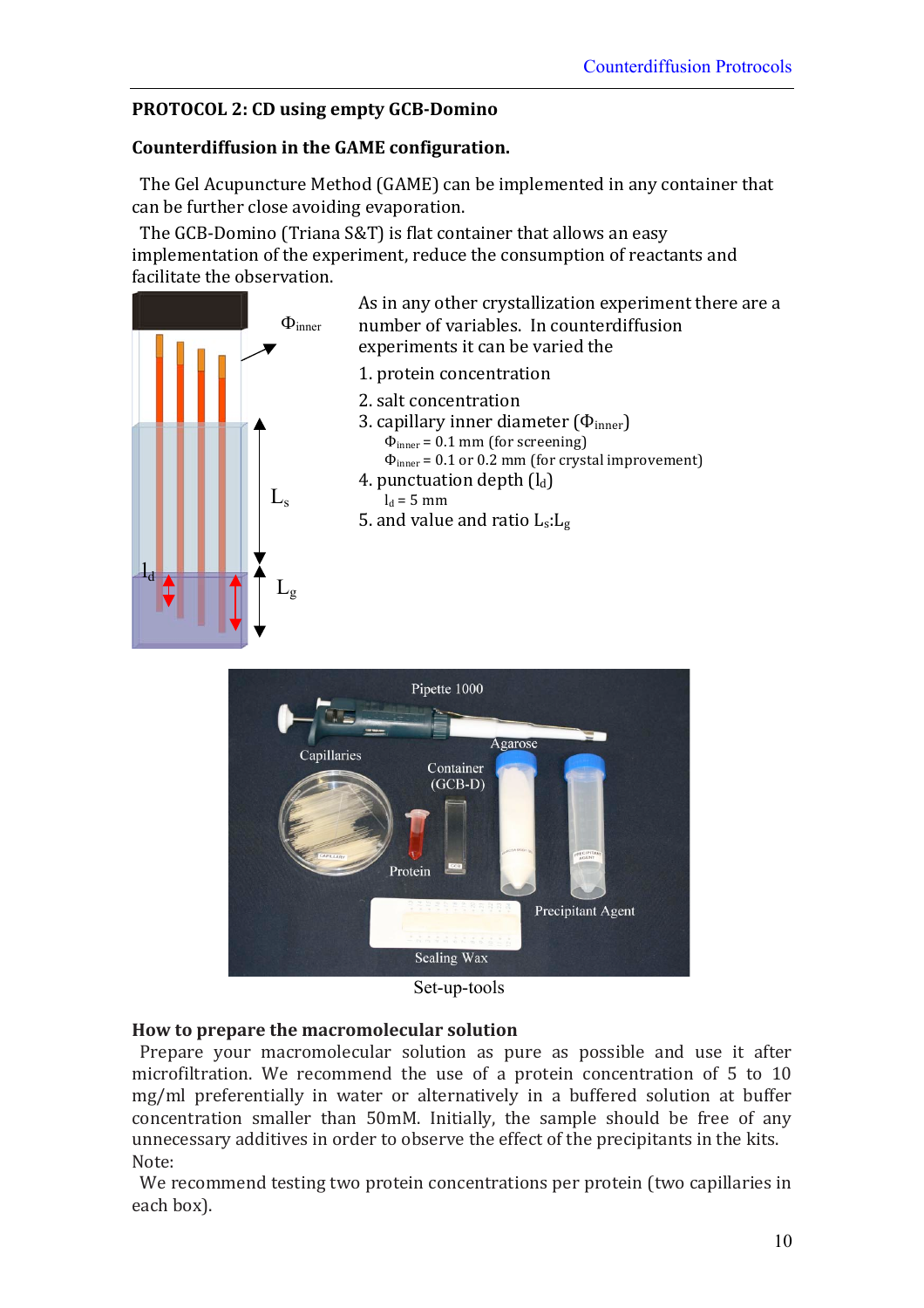# **1.#GEL#LAYER**



There are two way to prepare the agarose sol; in a waterheating bath or using a microwave.

- 1.1. In both cases add the agarose powder to the appropriated volume (5 ml) of the buffer solution to a final agarose concentration of  $1\%$  ( $w/v$ ).
- 1.2. Heat the mixture to boiling until the agarose solution becomes transparent.
- 1.3. Poor the agarose sol in the GCB and let it gel at room temperature.

Note: Agarose sol should contain any other additive present in your protein solution.

### **2. FILLING THE CAPILLARIES**

- 2.1.Introduce one end of the capillary into the protein solution. The solution will flow up by capillary force.
- 2.2. Once it reaches almost the top of the capillary, remove it from the solution (you will see that the solution remains inside the capillary).
- 2.3. Seal the upper end of the capillary with a small amount of wax.
- 2.4. Puncture the capillary into the gel layer, typically 5 mm.
- Repeat the procedure with the next capillary.



### **3. PRECIPITANT LAYER**

3. Pour the precipitant agent solution. - For screening we recommend the **Counterdiffusion Screening Solutions (CSS)** ®

Close the box and sealed with parafilm.